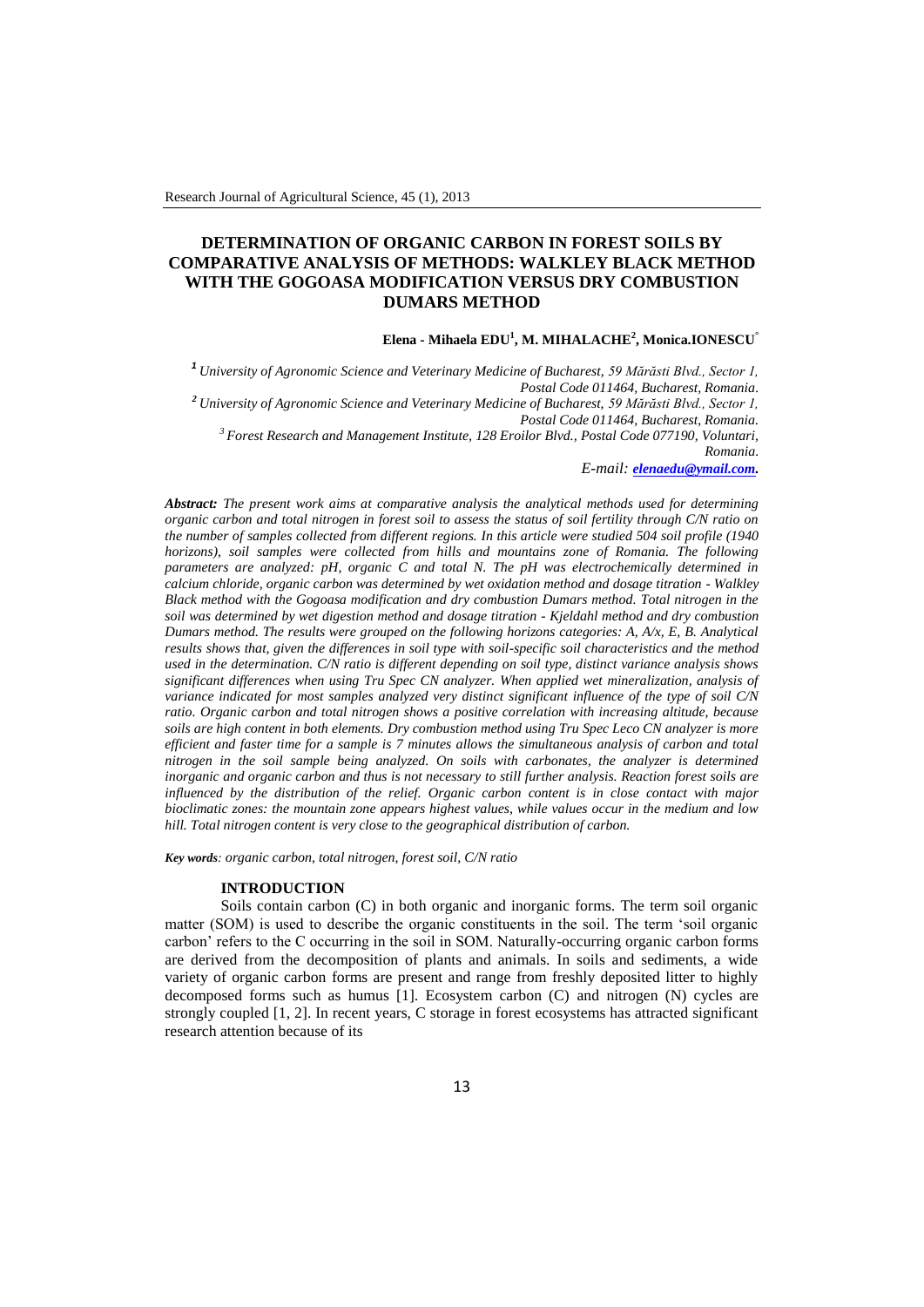potential role as a C sink from the atmosphere. Many studies have attempted to estimate C and N in ecosystem components such as vegetation, forest floor and soil [5, 12]. However, these studies have experienced considerable difficulties and uncertainties due to site-specific characteristics, inconsistent methodologies and definitions. Therefore, more studies with accurate quantification are required to evaluate potential C and N storage in forest ecosystems to improve our understanding of the global C and N balance. In general, stand development is related to C and N storage over the entire life cycle of forest ecosystems because tree growth and mortality rates vary greatly with stand age [3,13].

Nitrogen cycling in forest soil can be described as an internal cycle including mineralization, nitrification and immobilization by microorganisms, root uptake and litter turnover [7]. Mineralization and nitrification rates have been related to numerous watershed characteristics. In addition to soil properties such as the C/N ratio, these include topography [6,14].The amount of nitrogen in the soil C/N ratio and are used as indicators to estimate the carbon from the soil of seizure [1]. Studies on carbon and nitrogen content in the profile you get inches of soil have shown a lower effect of the type of stand [11].

## **MATERIALS AND METHODS**

1. Study area

This study was conducted in Romania, we studied 504 profiles, 1940 horizons, soils samples were collected from hills and mountains zone.



Fig. 1 The plots location investigated

#### 2. Soil analysis

The methodology for soil sampling is: the soil samples were gathered on genetic horizons, after digging the soil profile. For each soil horizon, 1 kg of soil was gathered. Two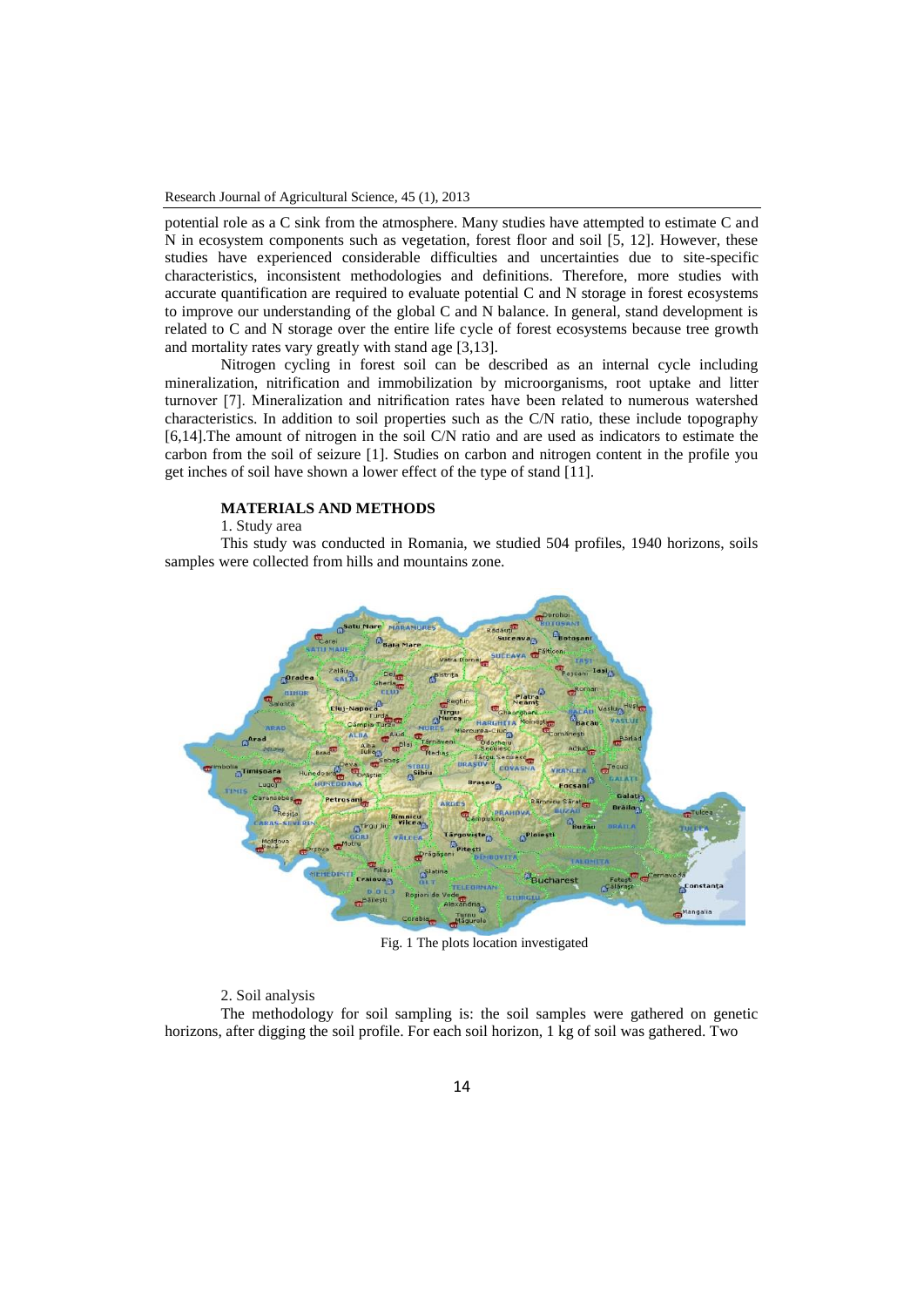samples from different depths were gathered for the horizons that are larger than 20 cm. Preparation of soil samples is based on the ISO 11464 method [8].

Collected samples should be transported to the laboratory as soon as possible and be air dried or dried at a temperature of 40 °C. They can then be stored until analysis.

The soils pH was electrochemically determinate in calcium chloride, the reading being fulfilled with Thermo Orion 3 pH- meter. The humus from de soil was established through the humid oxidation method and tritimetical dosage the Walkey Black method with the Gogoasa modification. The organic carbon was determined though the dry ignition method by using the Leco Tru Spect CN automatic analyzer [9].The total nitrogen from de soil was established through the humid mineralization method and titrimetrical dosage-Kjeldahl method with the Gerhard mineralization and still [15].

## **RESULTS AND DISCUSSIONS**

Eutricambosoils.

The results regarding in the 504 profiles that have high soil samples were used to determine and calculate C/N ratio by the two methods under comparison, dry combustion method, respectively wet digestion method (organic C by wet oxidation after Walkley - Black – Gogoasa change method and total N by the Kjeldahl method). The results indicate differences in soil type data such specific soil characteristics of soil and the method used in the determination.



Districambosoils.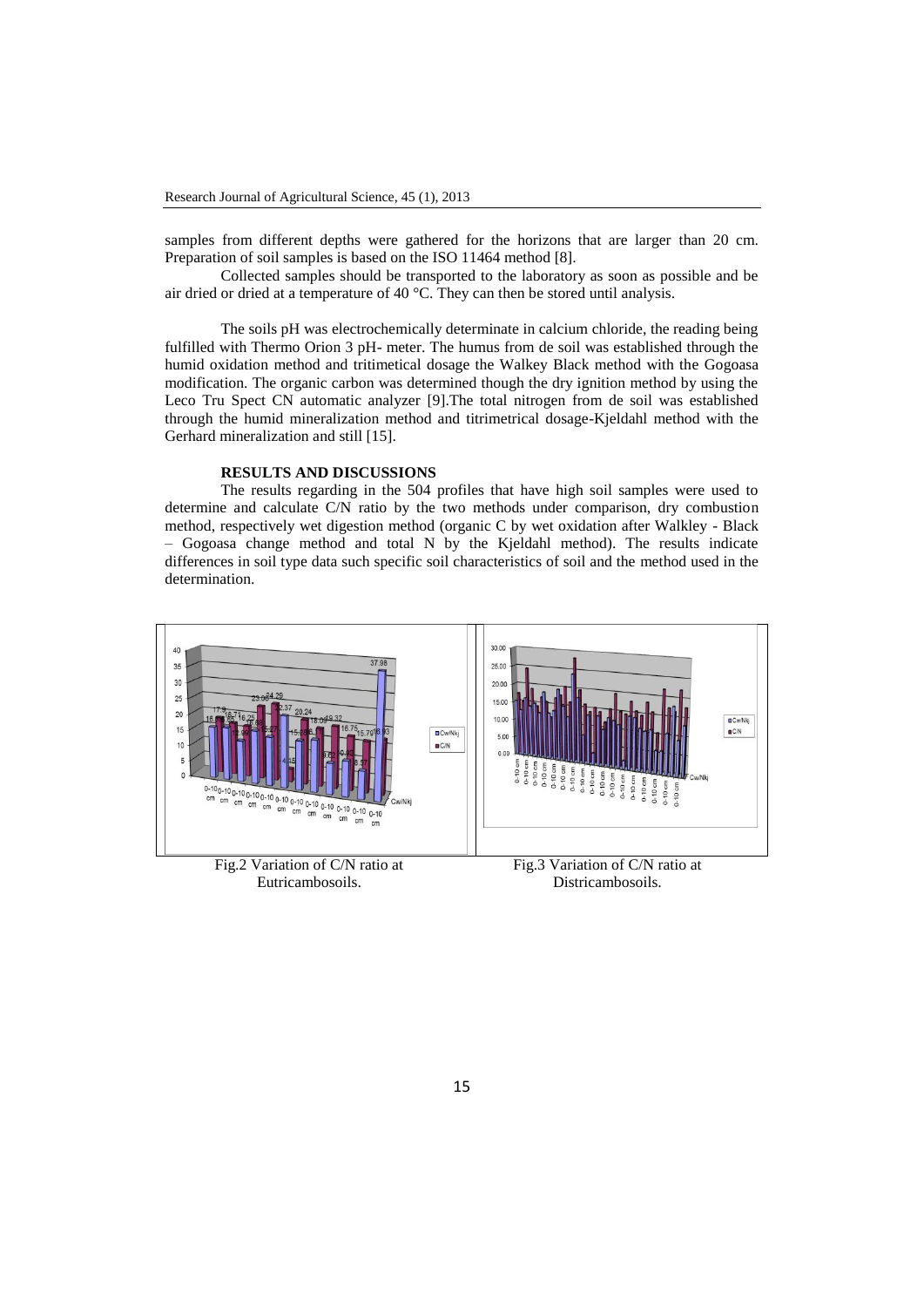

Fig. 6 Variation of C/N ratio at Aluviosoils Fig. 7 Variation of C/N ratio at Faeoziom.

The correlation between the results obtained by the two methods of determining the N and Ct is about significant, linear function is described by equations. Which allows the experimental determination of N and Ct by a method to calculate the results obtained by other methods. Applying this correction can be made for a series of soil samples containing the N and Ct very different, depending on the content of N and Ct characterized each soil type.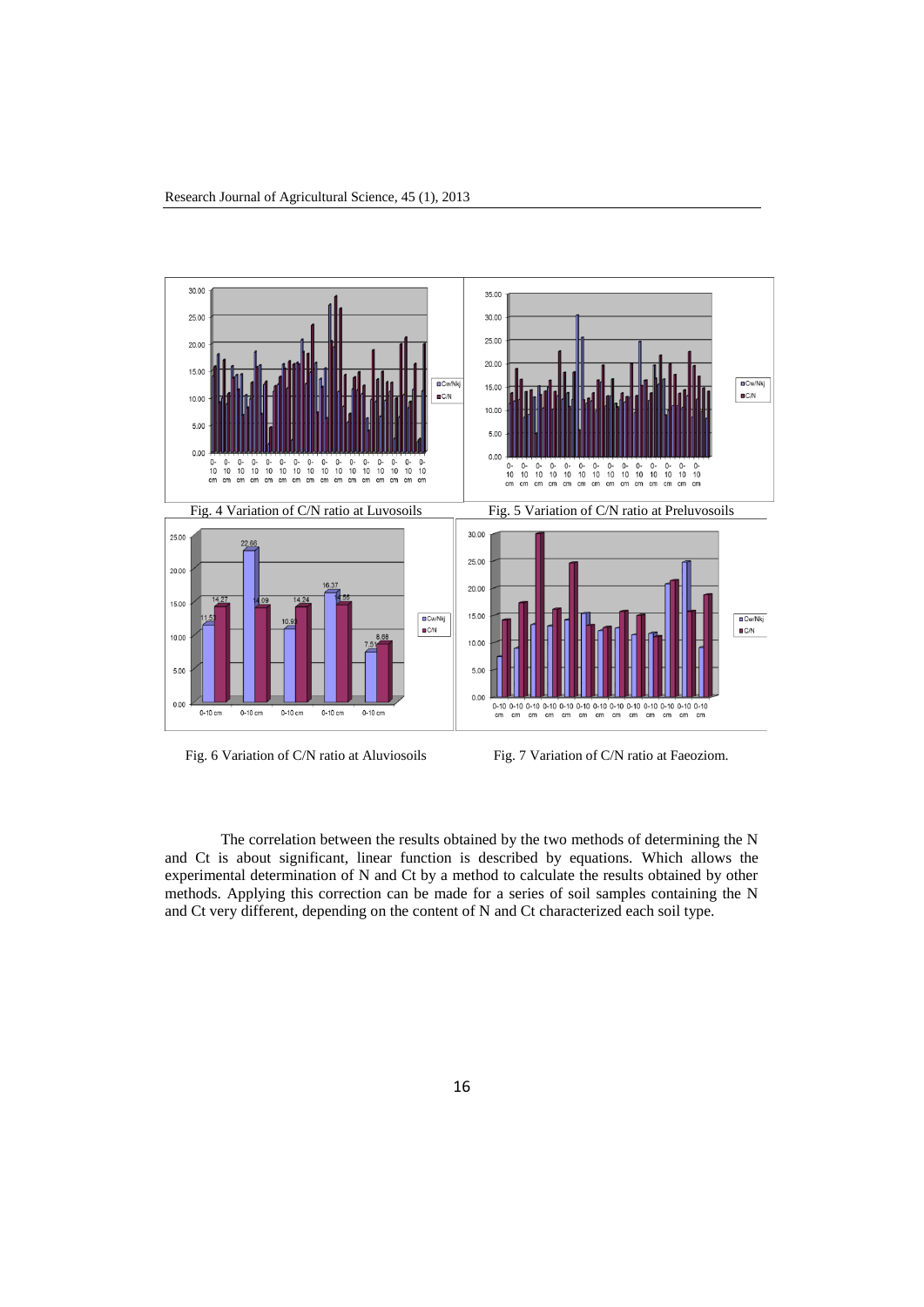



Luvosoils

Luvosoils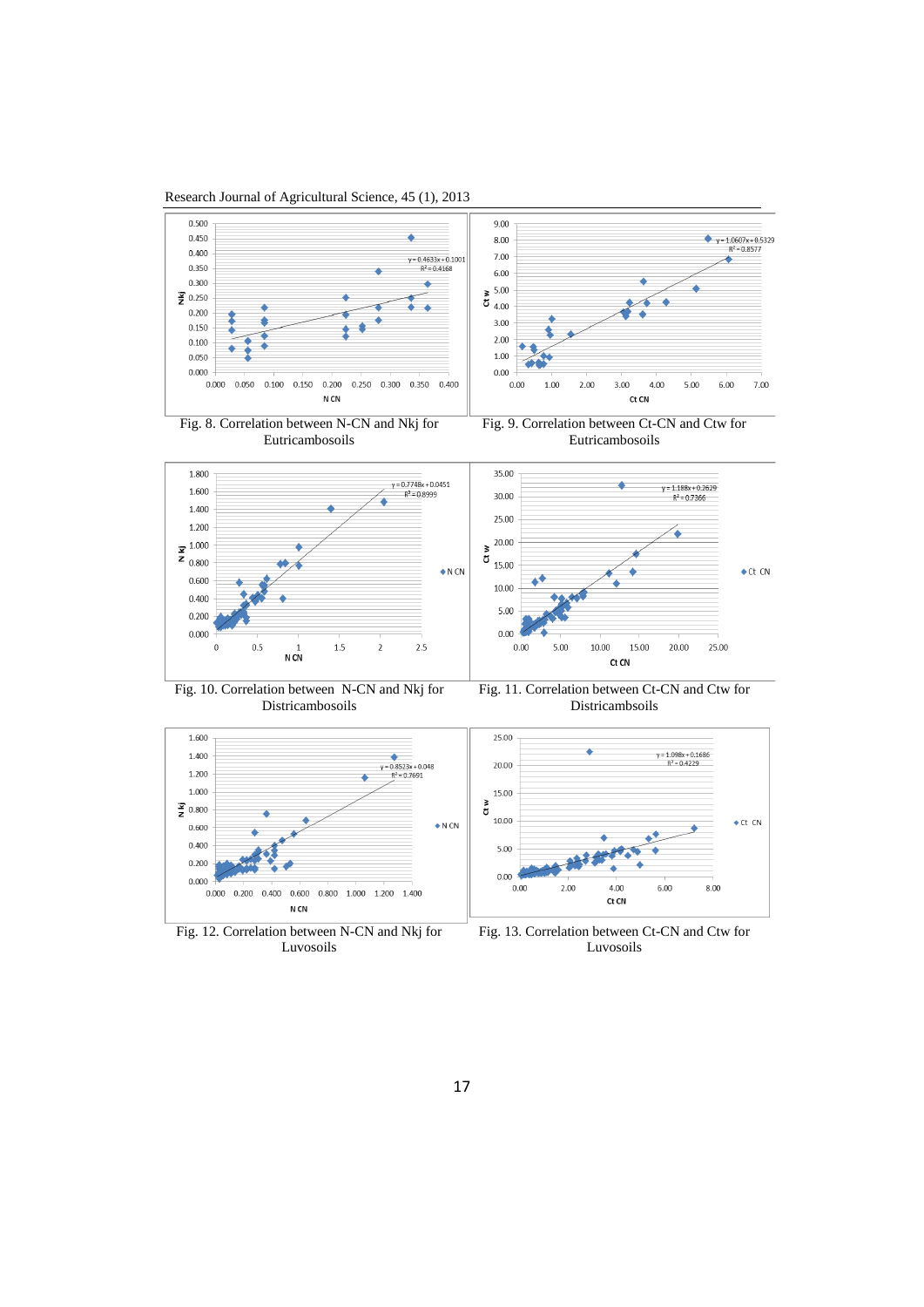Research Journal of Agricultural Science, 45 (1), 2013





Fig. 15. Correlation between Ct-CN and Ctw for Preluvosoils



for Aluviosoils

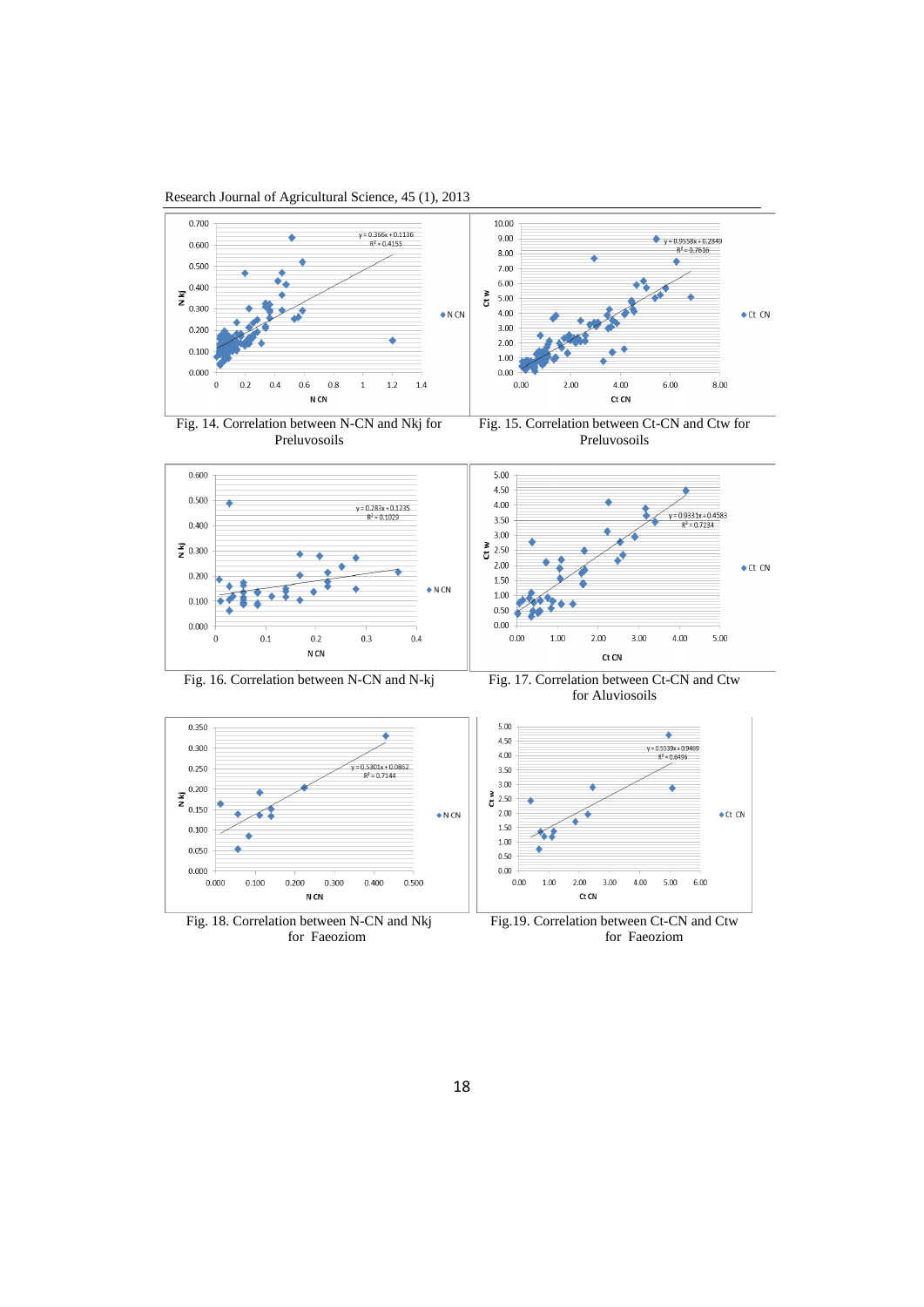C/N ratio is different depending on soil type, distinct variance analysis shows significant differences when using dry combustion method.

When applied wet mineralization, analysis of variance indicated for most samples analyzed very distinct significant influence of the type of soil C/N ratio and insignificant for preluvosoil.

## **CONCLUSIONS**

When applied wet mineralization, analysis of variance indicated for most samples analyzed very distinct significant influence of the type of soil C/N ratio. Organic carbon and total nitrogen shows a positive correlation with increasing altitude as altitude, soils become richer in both elements.

Dry combustion method using Tru Spec Leco CN analyzer is more efficient and faster time for a sample is 7 minutes allows the simultaneous analysis of carbon and total nitrogen in the soil sample being analyzed.

On soils with carbonates, the analyzer is determined inorganic and organic carbon and thus is not necessary to still further analysis.

Reaction forest soils are influenced by the distribution of the relief. Organic carbon content is in close contact with major bioclimatic zones: the mountain appears highest values, while values occur in the medium and low hill. Total nitrogen is very close to the geographical distribution of carbon.

#### **ACKNOWLEDGEMENTS**

This research work of was financed from Project POSDRU/107/1.5/S/76888 and also was carried out with the support of Forest Research and Management Institute.

#### **BIBLIOGRAPHY**

- 1. AKSELSSON, C., BERG, B., MEENTEMEYER, V., WESTLING, O., 2005: Carbon sequestration rates in organic layers of boreal and temperate forest soils — Sweden as a case study. Global Ecol. Biogeogr. 14, pp. 77 – 84
- 2. BRIAN A. SCHUMACHER. 2002, Methods for the determination of total organic carbon (toc) in soils and sediments, United States Environmental Protection Agency Environmental Sciences Division National Exposure Research Laboratory
- 3. BINKLEY D. 2001, A hypothesis about the interaction of tree dominance and stand production through stand development. For Ecol Manag, 2004, 190: 265–271 7
- 4. COOLS N., De Vos B., 2010, Manual on methods and criteria for harmonized sampling, assessment, monitoring and analysis of the effects of air pollution on forests, Part X, ICP Forests, Belgium
- 5. DAVIS M R, ALLEN R B, CLINTON P W., 2003, Carbon storage along a stand development sequence in a New Zealand *Nothofagus* forest. For Ecol Manag, 2003, 77: 313–321
- 6. FISK, M.C., SCHMIDT, S.K., SEASTEDT, T.R., 1998, Topographic patterns of above- and belowground production and nitrogen cycling in alpine tundra. Ecology 79, 2253–2266.
- 7. HART, S.C., STARK, J.M., DAVIDSON, E.A., FIRESTONE, M.K., 1994, Nitrogen mineralization, immobilization, and nitrification. In: Weaver, R.L. (Ed.), Methods of Soil Analysis, Part 2. Soil Sci.Soc. Am.
- 8. ISO 11464. 1994, Soil Quality Pretreatment of samples for physic chemical analysis.International Organization for Standardization. Geneva, Switzerland. 9, p. (available at [www.iso.ch\)](http://www.iso.ch/)
- 9. LECO 1996, CNS-2000 Elemental Analyzer Instruction Manual
- 10. MIHALACHE M., 2006, Pedologie geneză, proprietăţile şi taxonomia solurilor. Editura Ceres, Bucureşti;